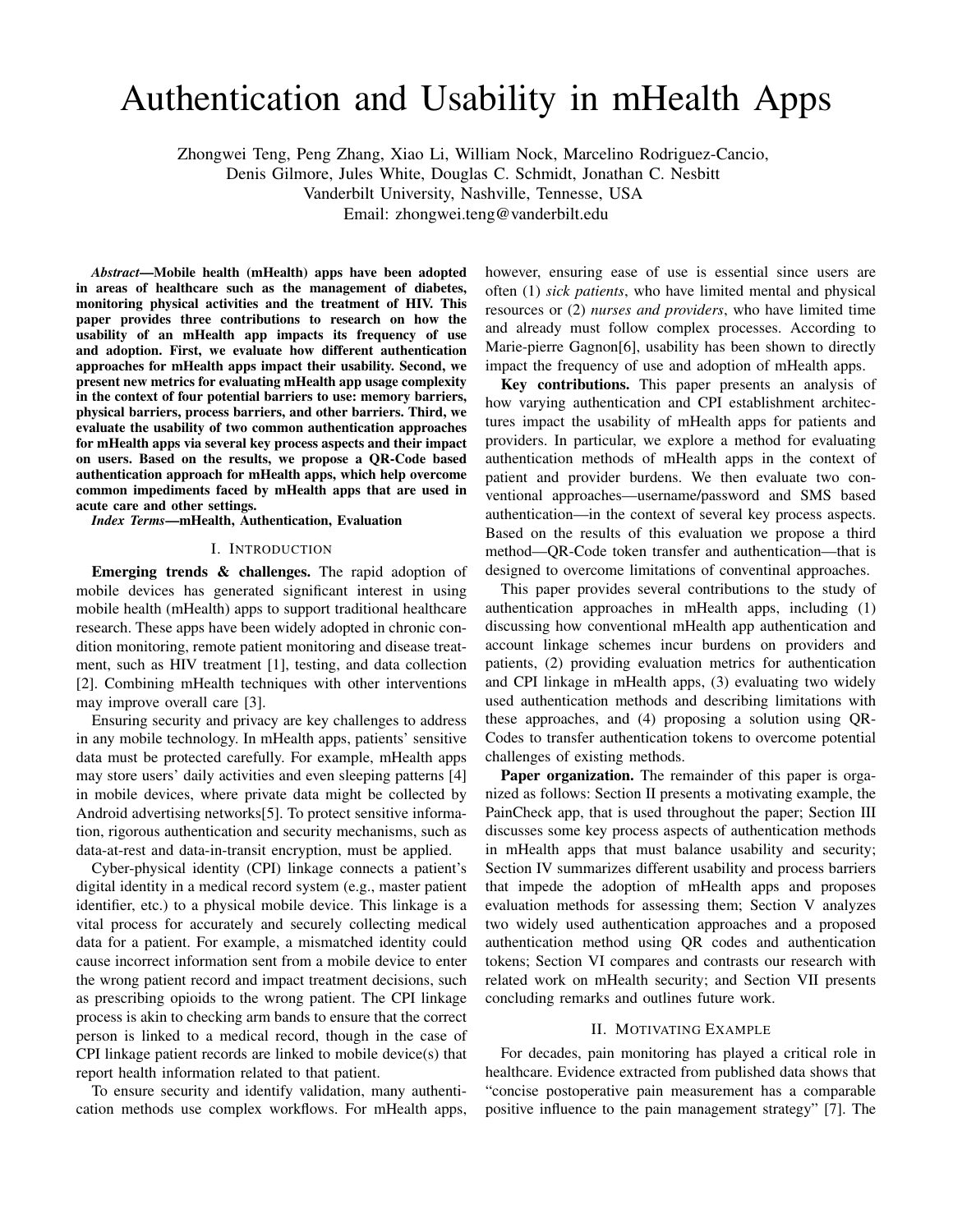measurement of subjective pain intensity is important to both researchers and clinicians [8] and can aid in determining appropriate dosage of pain medications.

This paper uses the PainCheck mHealth app as a motivating example. PainCheck was developed at Vanderbilt University using the ReactNative platform (which runs on both iOS and Android) to help patients report their pain levels following thoracic surgery in both acute and post-acute settings. Figure 1 shows screenshots of the app. Immediately following



Fig. 1. Screenshots of the PainCheck app

surgery, nurses, patients, and care-givers can use PainCheck to report subjective pain levels for a patient suffering from post-operative pain. Patients and care-givers can report pain scores both in the hospital and after leaving for a configurable period of time.

### III. KEY PROCESS ASPECTS TO CONSIDER

When patients use the PainCheck app to report their pain, authentication is required to ensure data entries are matched to the correct patients. This section examines existing authentication methods to gain insight into how they may affect the usability of mHealth apps. Below we describe key process steps, such as credential transfer and cyber-physical linkage, which must be considered in any data collection process.

*1) Credential transfer to users:* Traditional paper-based approaches to collecting data rely on physically creating a piece of paper with the patient's identity (or asking them to fill it in) and giving this piece of paper to the patient or caregiver to collect patient information. For a cyber-based data collection approach, such as a mobile app, an account must be created with security credentials used to protect access to the account. Moreover, similar to the paper-based data collection method, a patient or caregiver must be given these account security credentials to submit data into the account, similarly to how the physical paper must be given to the patient so that they can submit data about themselves.

All data collection approaches must support the creation of an account for the patient and the transfer of authentication credentials to the patient. This credential transfer process is a critical step to consider since it places a burden on both nurses and patients. For example, nurses expend time and energy acquiring, protecting, and communicating the credentials to the patient. Likewise, patients must be able to receive the credentials without error. The security approaches we analyze in Section V use different processes to perform this transfer, which have a direct impact on how error-prone and timeconsuming this transfer may be.

*2) Cyber-physical Identity (CPI) linkage of mobile devices:* To collect valid data from patients, mobile device(s) must be linked with a patient's identity through a CPI linkage. For example, a tablet in the patient's room that is owned by the hospital, a mobile phone owned by the patient, and a mobile phone owned by a patient's guardian may all be linked to the patient's account so that a nurse, the patient, or the guardian can submit pain data on behalf of the patient. Each security architecture has different processes for linking new physical devices to a CPI that impact patient and provider complexity and time.

*3) Credential entry on physical devices:* After a patient has received authentication credentials, they typically must enter the credential fields into a mobile device to be authenticated. For example, if a patient is given a username/password, they must type these fields into a device in order to authenticate their account, allowing them to submit data on their behalf. Likewise, authentication processes normally require re-entry of such credentials at some frequency in order to maintain access.

The complexity of the credentials that a security architecture imposes on patients, as well as the frequency with which they must be entered, places a burden on the patient, caregivers, and providers. For example, requiring patients to use randomlygenerated passwords with many numbers, symbols, and mixes of character case may increase security at the expense of making it more difficult for patients to enter the credential onto their device. Conversely, allowing patients to choose their own passwords simplifies their data entry at the expense of requiring nurses to orchestrate account creation and password collection from patients.

*4) Credential loss & recovery:* Credential loss is common for mHealth app users. Patients suffering pain significant enough it impair their memory and concentration are likely to forget their authentication credentials. When a patient forgets or loses their credentials, a credential recovery or reset process is needed. Regardless of how the reset is performed, this process places additional burdens on patients and staff.

# IV. EVALUATION CRITERIA

To understand how mHealth cyber-physical linkage and authentication approaches impact usability, we developed a series of evaluation metrics. This section examines several types of usage impediments present in different authentication approaches. By describing these impediments, we help researchers understand how an mHealth authentication method impacts patients and providers.

## *A. Memory Impediments*

A memory impediment is a requirement for a patient to remember a specific set of information. This information can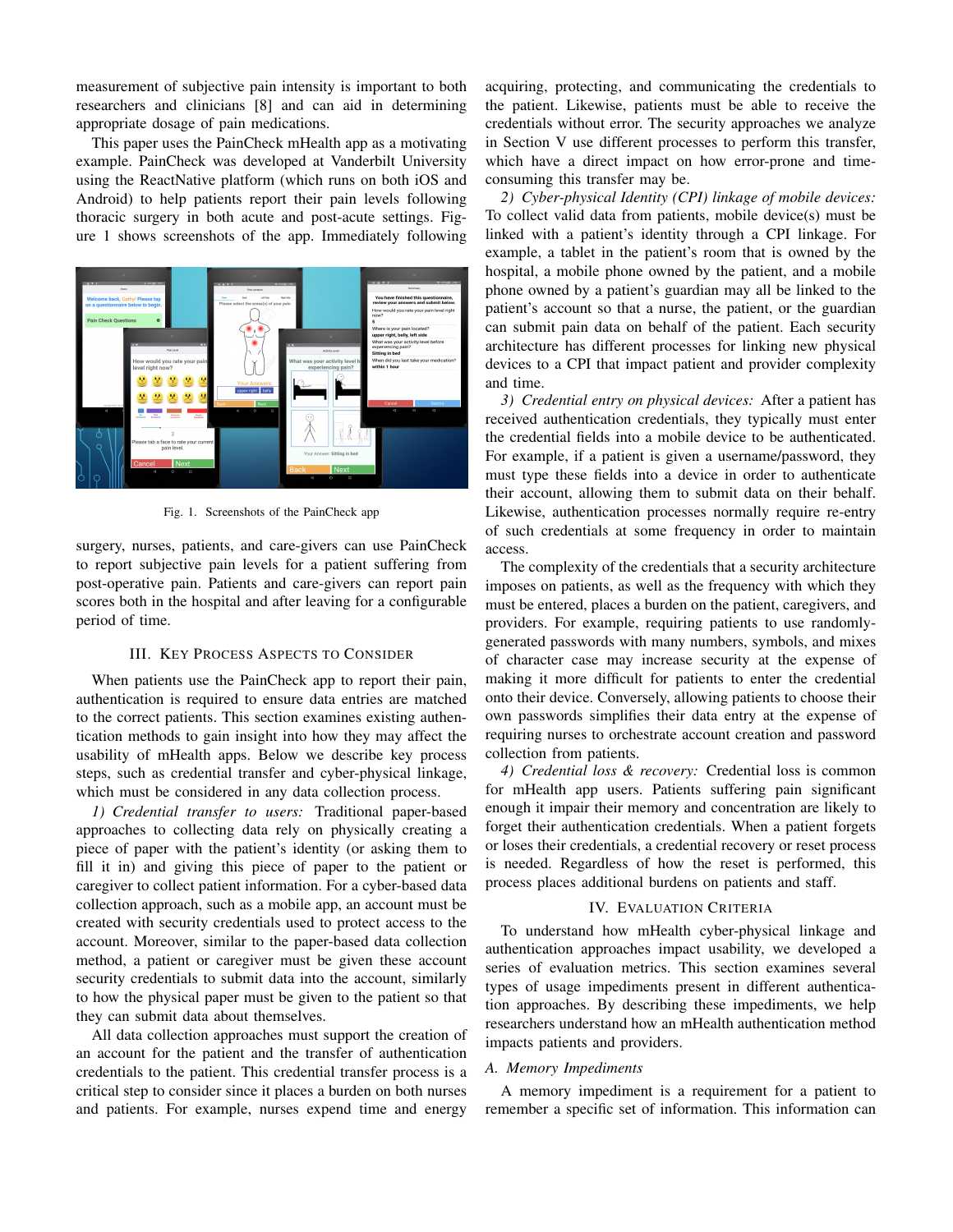be a username/password or a process that must be followed. Remembering a long string of account/password characters can be hard for patients that are already in pain. Even healthy people, however, rarely change their passwords and tend to use the same passwords among various services due to the challenge of learning and remembering new passwords. A survey conducted by Telesign [9] revealed that 21% and 47% of people use 5-year old and 10-year old passwords, respectively. Moreover, 70% of customers show concern about their account security, but 73% of accounts still use the same password, which is highly vulnerable to attack since hackers only need to obtain access to one password to attack other accounts of the same owner.

We define the following metrics to measure the memory and recall burden placed on a patient relative to the security of the underlying authentication credential: M1. Total characters remembered relative to credential length and M2. The duration that patients need to remember the data relative to length of treatment.

We use these metrics to ascertain how much a patient must remember relative to the security of the underlying credential. Some processes require patients to remember the complete security credential. A patient must therefore remember as many characters as are in the underlying security credential used to authenticate, or  $O(n)$  characters, where "n" is the length of the security credential.

As shown in Section V, other authentication approaches only require the patient to remember a one-time password that is then exchanged by the device for an authentication token that can be much more complex than the original password. In this case, the authentication credential and the password are decoupled since after the first use the token is used to authenticate and need not be remembered by the patient. The total characters remembered by the patient is thus  $O(1)$ since the length of the one-time password is constant and independent of the length of the underlying security token. As with algorithmic complexity analysis, authentication approaches that require patients to remember  $O(1)$  characters are typically better than approaches that require O(n) characters.

#### *B. Physical Impediments*

Physical impediments are operations a patient must perform during the authentication process, including pressing on the device, typing on the device, or shaking the device. According to a survey in 2003 [10], elderly patients age 65 and older constitute one third of hospital stays. Eyesight, senility, and postoperative fatigue are common problems in elderly patients and can impact data entry on mobile devices. Moreover, typos happen more frequently on mobile devices compared to typing on a keyboard and typing on a small screen is slower for most people, particularly those with age-related motor control issues or surgery-related health issues.

mHealth apps need to minimize these physical impediments to facilitate use. An ideal authentication method should reduce these impediments to improve user experience while maintaining equivalent security. We therefore propose following two measures of physical impediments that we leverage to assess mHealth authentication approaches: Ph1. Total characters typed relative to credential length and Ph2. Total characters typed for credential recovery relative to credential initialization.

Similar to the memory impediments, we measure physical impediments in terms of how much typing a patient must perform relative to the length of the underlying security credential. Better authentication approaches for mHealth apps allow the length of the underlying security credential to vary independent of how much data a patient enters.

## *C. Process Impediments*

Process impediments capture the complexity and potential errors inherent to an mHealth authentication architecture. For example, when nurses treat a number of patients each day, a long repetitive account setup process can yield mistakes, such as giving the wrong authentication credentials to a patient, causing them to submit pain data to the wrong patient record. Process barriers can be analyzed by calculating the total process steps for both providers and patients. We measure process impediments in terms of the following steps: P1. Total process steps for provider, P2. Total process steps for patients, and P3. Total error-prone steps.

## *D. Other Impediments*

Other impediments incur additional demands, such as cost and hardware usage, that are unique to a specific approach. For example, the SMS authentication system discussed in Section V requires the device being signed into to have cellular service, as well as a network connection, whereas other approaches do not require cellular service.

## V. TECHNIQUES EVALUATED

This section describes how we evaluated several identication and CPI linkage approaches using the criteria covered in Section IV. As shown in Sections sec:usr and sec:sms below, two of these approaches (username/password and SMS-based authentication) incur significant impediments and burdens on patients and providers. Section V-C describes how we applied QR-Codes and authentication tokens to address these challenges for the PainCheck mHealth app.

### *A. Username/password*

Username-password authentication is a widely used authentication method. A verification table stores usernames and hashed passwords. Clients are authenticated by providing a username and a password that is checked against the stored table of account credentials. After providing correct information, mHealth apps can then take actions on the data in that account, such as sending pain information to the server.

*Credential transfer to users*. Doctors only want patients who are actively receiving treatment to submit pain data to the PainCheck app, thereby avoiding invalid data from arbitrary users. Providers thus need to control account creation and physical identity establishment. To link a new device to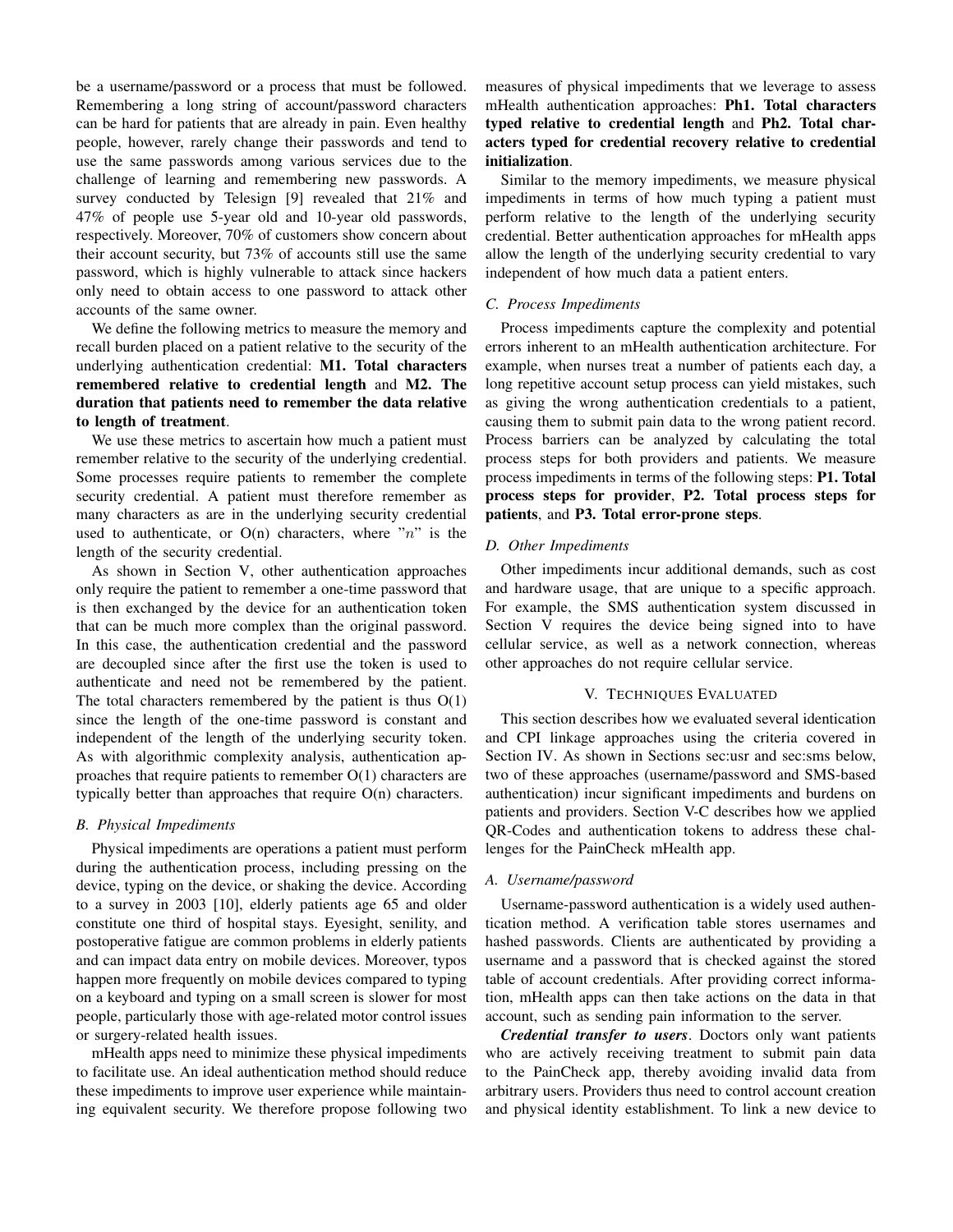TABLE I EVALUATION OF AUTHENTICATION METHODS

|                | <b>Metrics</b>                                                                       | Username/password | SMS+OTP                                 | OR+OTP         |
|----------------|--------------------------------------------------------------------------------------|-------------------|-----------------------------------------|----------------|
| M1             | Total characters remembered relative to credential length                            | O(n)              | O(1)                                    | O(1)           |
| M <sub>2</sub> | The duration that patients need to remember the data relative to length of treatment | O(n)              | O(1)                                    | O(1)           |
| Ph1            | Total characters typed relative to credential length                                 | O(n)              | O(1)                                    | O(1)           |
| Ph2            | Total characters typed for credential recovery relative to credential initialization | O(n)              | O(1)                                    | O(1)           |
| P <sub>1</sub> | Total process steps for provider                                                     |                   |                                         |                |
| P <sub>2</sub> | Total process steps for patient                                                      |                   |                                         |                |
| P <sub>3</sub> | Total error-prone steps                                                              |                   | ◠                                       |                |
|                | <b>Binary Metrics</b>                                                                |                   |                                         |                |
| $\Omega$       | Additional costs / Barriers                                                          | N <sub>O</sub>    | Cellular Service,<br><b>SMS</b> Charges | N <sub>O</sub> |

the patient's PainCheck account, a provider must create a username/password for the patient and/or coordinate collecting a username/password from the patient to create the account. Either way, a coordination step must occur to collect or distribute a username/password to/from a patient, as shown in steps 1-4 of Figure 2.

Table I applies the metrics from Section IV to username/password authentication. The total characters remembered and typed relative to credential length is O(n) since patients must remember their entire username/password to login to a device. The duration that patients will need to remember the data is the length of the treatment period, which is  $O(n)$ .

*Cyber-physical identify (CPI) linkage of mobile devices*. To link a new physical mobile device to a patient's account, the username/password credentials for the patient or for an account that has access to that patient's data must be entered onto that device. Providers must manage this CPI linkage process since patients must be signed up without problems and the linkage must be performed accurately.

Table I shows the evaluation of metrics P1-3 for this process. Providers must perform a total of four steps: create the credential, link identities, print accounts, and give accounts to the patients. Patients must enter the username/password on their device. Error-prone steps include (1) providers incorrectly linking patient accounts to mobile devices (e.g., linking the wrong device and account), (2) providers incorrectly transferring account credentials to patients (e.g., giving the wrong password to the patient), and (3) entering incorrect usernames/passwords into the device.

*Credential entry on physical devices*. After obtaining username/password credentials from a provider, patients or caregivers must manually enter the credentials on a mobile device. Since initial passwords are normally generated randomly (which may include letters, numbers, or special characters), it will take longer for patients to enter credentials compared to if they choose their own custom passwords. The overall security of the password is usually much stronger, however, if a random password is generated for the patient since humanproduced passwords are prone to dictionary and other attacks. Regardless of the approach, the total number of characters that must be typed on the mobile device is proportional to the length of the security credential (i.e.,  $O(n)$ ), as shown in



Fig. 2. Diagram of Username/Password Authentication

metrics Ph1 in Table I.

*Credential loss & recovery*. In the event that a patient or caregiver forgets their username/password, a credential recovery process must be followed, such as having a provider reset the patient's credentials using an administrative account or emailing a password reset link to the patient. Regardless of the approach, the patient and/or provider must remember and enter data proportional to the length of the new credential into the system, which requires typing  $O(n)$  characters, as shown in metric Ph2 in Table I.

# *B. SMS-based Authentication*

A limitation of username/password authentication on mobile devices is that patients or caregivers must initially type a long password into their device. As shown by the prior evaluation of the memory, process, and data entry metrics in Section IV, transferring the initial credential to the patient and typing it into the device incurs an additional burden on the patient.

An alternative approach is to use a combination of a *one-time password* (OTP) and short-message service (SMS) distribution of the OTP. This approach generates a user account and then generates OTPs to link a device to an account, as shown in Figure 3. To link a device to an account, a provider specifies the cell number of the desired device to link and a unique OTP is generated and sent to the device via SMS. The SMS can encode the OTP in a link that a patient can click to automatically transfer the OTP into the app (e.g., a custom iOS URI scheme).

After an mHealth app on the device receives the OTP, it sends the OTP to the server. The server then validates the credential, determines the account it is attached to, and sends an authentication token back to the device/app for use in future authentications. This approach simplifies the transfer of the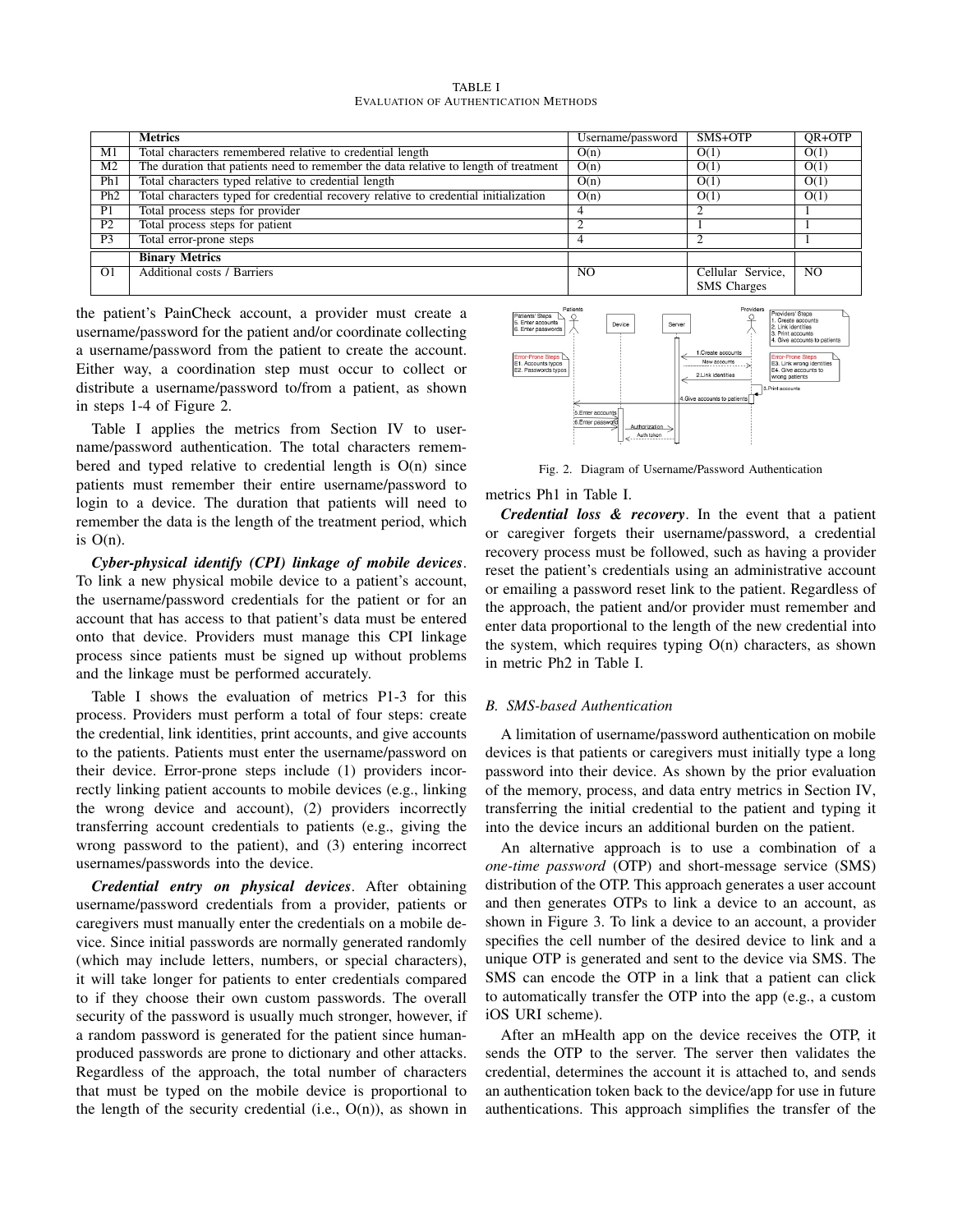initial credential to patients and eliminates the need for patients to manually type credentials into the device.

*Credential transfer to patients*. After creating an account, providers need to link a phone number with the new account. Credentials can then be transfered to patients via SMS. Table I applies the metrics from Section IV to the SMS-based authentication approach. The credential saved in the device can be more complex than the OTP (which is usually a 5-8 digit code), so the total characters remembered and typed as a function of credential length is O(1).

The duration that patients need to remember the data is not related to the length of treatment since patients need not remember OTPs and the authentication tokens are automatically remembered and managed by the app, which yields O(1) for the total characters remembered. As shown in Table I, however, SMS-based authentication has additional impediments. For example, applying SMS-based authentication requires mobile devices to have cellular service and requires providers to pay SMS messaging charges.

*Cyber-physical identity (CPI) linkage of mobile devices*. CPI linkage occurs when the provider specifies which telephone number to send the OTP to. For this linkage approach to work, patients must provide their phone numbers, which are used as the identity of the mobile device. If the provider selects the incorrect account or sends the OTP to the wrong telephone number, an incorrect linkage can occur or the wrong individual can be given access to an account (e.g., the OTP is sent via SMS to the wrong phone number).

Table I shows the evaluation of metrics P1-3 for this process. Providers have two steps: (1) generating new accounts and (2) sending the OTP for the patient to the correct phone number(s). Patients only have one step: clicking the link in the SMS. The only error-prone steps during the authentication are that providers must select the correct patient within the system (e.g., avoid selecting a patient with the same name but a different birthday) and send the SMS messages to the correct phone number(s) (e.g., a typo in the phone number could send the OTP to a random person).

*Credential entry on physical devices*. Since the OTP is sent as a link in an SMS that can transfer the OTP into the app automatically, patients need not type the credentials into the device. As shown in metric Ph1, the total number of characters that must be typed on the mobile device is not related to the length of the security credential  $(O(1))$ .

*Credential loss & recovery*. Credential loss cannot occur with an SMS approach since the mHealth app manages the authentication tokens and remembers them automatically. The only risk is that a provider sends the OTP to the wrong phone number initially. After the OTP is exchanged for an authentication token, the token is remembered automatically by the app, thereby eliminating credential loss issues.

#### *C. QR-Code based Authentication*

A key benefit of the SMS + OTP approach is that it improves mHealth app ease of use by eliminating manual entry of the initial credential and automating the transfer of credentials.



Fig. 3. Diagram of SMS-based Authentication

This approach, however, incurs several downsides. First, it requires the patient and provider have a telephone number (e.g., an Internet connected device is insufficient) and they must have cellular coverage in the patient room (e.g., to allow the patient to link their device). Second, the approach has the potential for errors if OTPs are sent to the wrong phone number.

To overcome these limitations, we designed an alternative authenticaion approach that combines OTPs with transfer via QR-Codes. With this approach, OTPs are generated for each device, as shown in Figure 4. Rather than sending the OTPs via SMS, however, the OTPs are encoded into a QR-code that can be displayed on a provider-controlled mobile device or printed on a sheet of paper.

A provider takes the QR-code to the patient or caregiver, who can use the camera on their mobile device to scan it and transfer it to the device/app. This approach maintains the advantages of the SMS OTP approach, i.e., automatic transfer of the authentication credential to the app/device, while eliminating the requirement for a cellular connection and the potential that the OTP is accidentally sent to the wrong device. Only devices physically near the provider that can see the QR-code displayed on the provider's mobile device or printed sheet of paper can possibly receive the OTP.

Hospitals already have extensive physical security mechanisms in place. Since the transfer of the OTP via QRcode requires the physical presence of potential receivers the transfer is more secure and aided by existing hospital security procedures. Even if the QR-code is printed on a sheet of paper that is taken outside of the hospital and lost, the OTP cannot be reused after its initial use (e.g., it is a one-time code) and can be time-limited to protect against lost (e.g., becomes invalid three hours after generation).

*Credential transfer to patients*. To link a device to a patient's account, the provider generates a QR-code with an OTP embedded within it. After scanning the given QR-Code (which can contain up to 7,089 characters for the OTP), the patient's mobile device automatically transfers the OTP to the app. Both the total characters remembered as a function of credential length and the duration that patients will need to remember the data is  $O(1)$  since the patient does not need to remember any credentials at all, as shown in Table I.

*CPI linkage of mobile devices*. Table I shows the evaluation of metrics P1-3 for this linkage process. Providers must only choose the correct patient to generate the QR code for, as shown in Step 1 of Figure 4. Likewise, patients must only scan the QR-code, as shown in Step 2. The main errors that